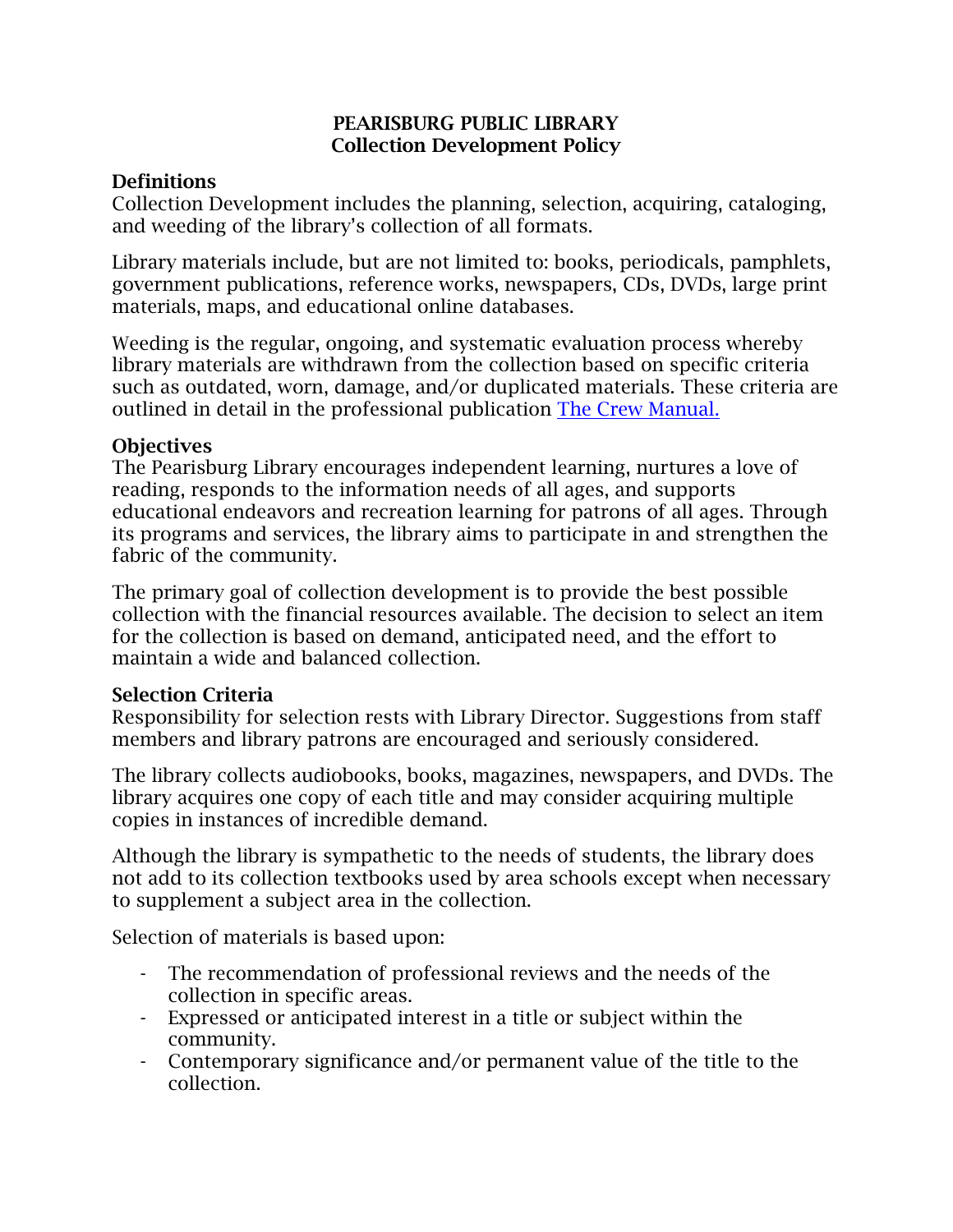- Available funds and space, and availability of resources through area libraries and interlibrary loan services.

Whenever possible, materials on controversial subjects will reflect both sides of an issue as presented by qualified, knowledgeable authors.

No author's works will be excluded from the collection because of his/her personal history, political affiliation, race, sex, or cultural background.

The library maintains local history items covering Giles County and surrounding areas. Items related to Virginia and Virginia genealogies are added to the collection when available. These items are acquired taking into consideration budget and space limitations.

# **Donations of Books and Periodicals**

Donations of books and periodicals to the library are accepted at the sole discretion of library staff.

The Library Director reserves the privilege of deciding whether to add donated books and periodicals to the library collection on the basis of regular book selection criteria. Donated books and periodicals not added to the collection may be sold, offered to other institutions, or used in any way the Library Director deems proper.

**Requests for Reconsideration of Materials/Complaints & Requests** The library subscribes fully to the American Library Association's [Library Bill of](http://www.ala.org/advocacy/intfreedom/librarybill)  [Rights](http://www.ala.org/advocacy/intfreedom/librarybill) and the [Freedom to Read](http://www.ala.org/advocacy/intfreedom/freedomreadstatement) Statement.

All requests for reconsideration of materials will be handled in the following manner:

- 1) Patrons lodging a complaint will be asked to fill out the appropriate form.
- 2) The completed form will then be submitted to the Library Director. The Director will acknowledge receipt of the form to the complainant in writing. The material in question shall remain in the collection and available to patrons during the reconsideration period.
- 3) The Library Director will review the challenged title against the selection criteria outlined in this policy, to include as many professional reviews of the title as possible.
- 4) The Library Director will take into consideration all factors and come to a decision. This decision will be communicated to the complainant in writing within 14 days of the date that the reconsideration form was submitted. A copy of the response shall be given to the Library Advisory Board.